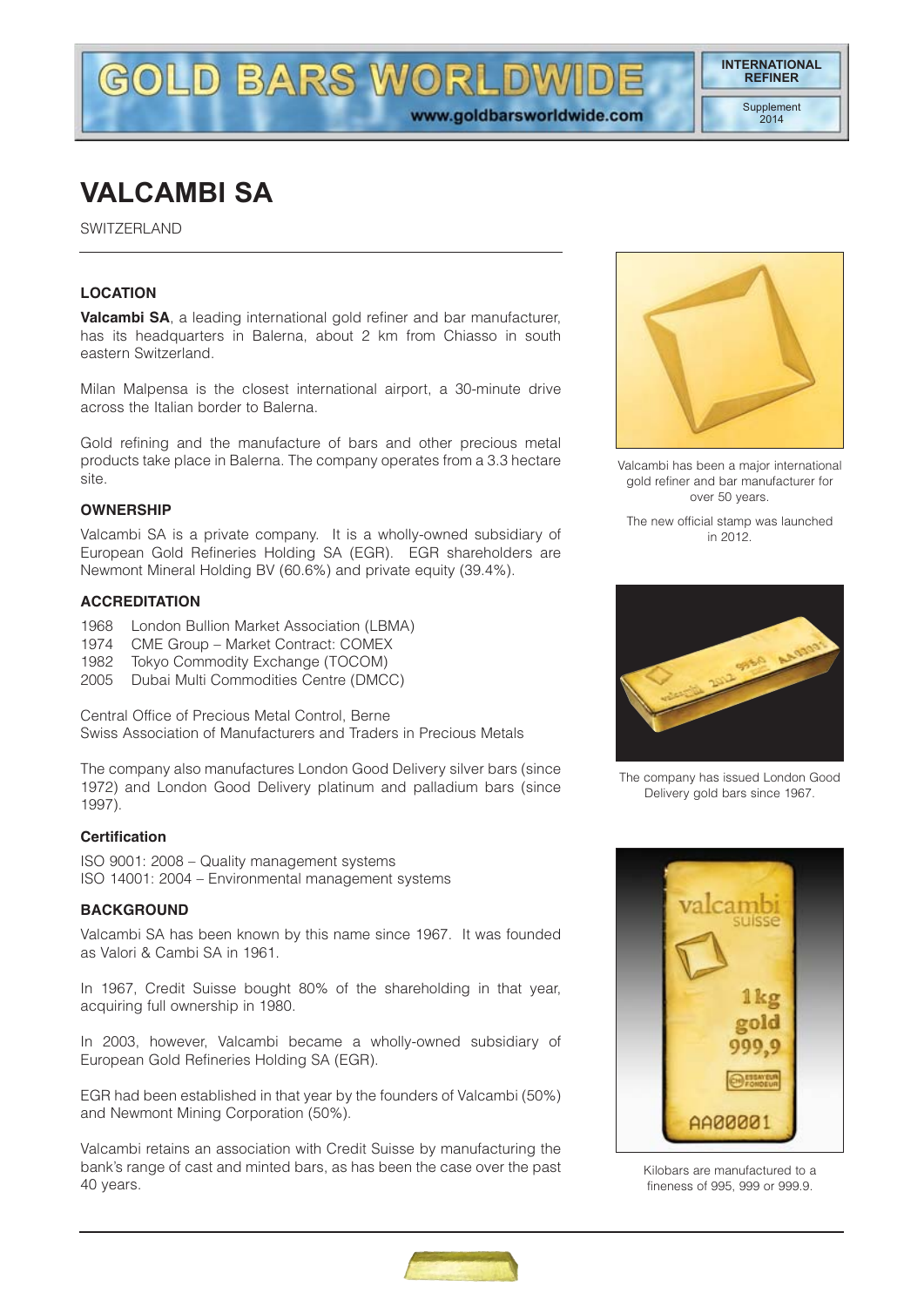Apart from gold, the company refines silver, palladium and platinum, producing bars and other products for the silver and PGM industries.

Number of employees: 177

#### **GOLD SERVICES**

Valcambi focuses on:

- (1) Gold refining and the recycling of scrap
- (2) Gold products for the jewellery industry
- (3) Gold products for the watch industry
- (4) Gold medals and coins
- (5) Gold bars

An important ancillary focus is to provide, when required, extensive financial, global transportation and storage services.

#### **GOLD REFINING AND RECYCLING OF SCRAP**

The company normally accepts the following gold-bearing materials for refining to specified purities up to 999.9:

Semi-refined bullion Mine doré: predominantly gold Mine doré: predominantly silver Old jewellery Jewellery manufacturers scrap Old coins and medals

Gold refining methods include wet chemical processes (aqua regia and chlorine gas) and electrolysis.

Annual gold refining capacity: approximately 2,000 tonnes.

## **GOLD BARS**

A standard range of 8 cast bars and 23 minted bars:

Cast: 400 oz, 1000 g, 500 g, 250 g, 100 g, 50 g, 10 tola, 5 tola. Minted: ½ – 1000 g, 1 oz CombiBar™: 50 g, 20 g, 1 oz

Valcambi also manufactures customized bars for a large number of external entities, notably for Credit Suisse.

It is renowned for having launched an innovative range of minted bars for the international market in 2003.

Valcambi is also recognized as the first, among accredited refiners worldwide, to have manufactured 1000 g and 1 oz minted bars (1967).

The company has its own in-house design workshop and manufactures its own master tools and dies.





Valcambi's refinery is located in south eastern Switzerland.



Pouring molten gold.



CombiBars™ have been issued since 2011.

The 20 g CombiBar™ (20 x 1 g bars) was launched in 2013.

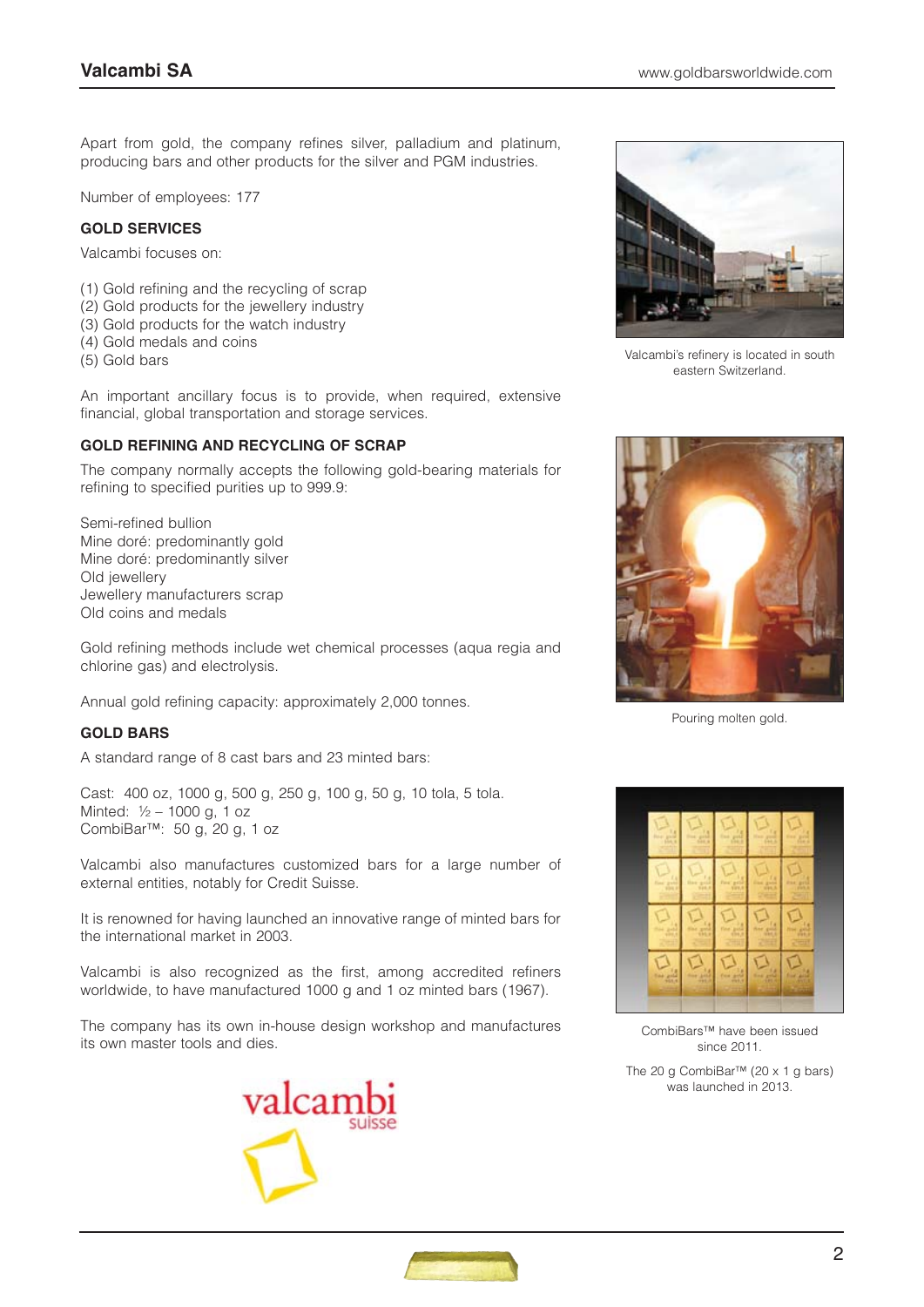## **TECHNICAL DESCRIPTION**

| Weight              | <b>Type</b> | <b>Fineness</b> | <b>Shape</b> | <b>Dimensions</b><br>mm | <b>First</b><br>Issued* | <b>Current</b><br><b>Stamp</b> | <b>Serial Number</b><br>System** |                          |  |  |  |  |
|---------------------|-------------|-----------------|--------------|-------------------------|-------------------------|--------------------------------|----------------------------------|--------------------------|--|--|--|--|
| 400 oz              | Cast        | 995+, 999.9     | Rectangular  | 252 x 83 x 37           | 2006                    | 2012                           |                                  | 2 letters Plus 5 numbers |  |  |  |  |
|                     |             |                 |              | 233 x 65 (base)         |                         |                                |                                  | Plus year of production  |  |  |  |  |
| 1000 g              | Cast        | 999.9, 999, 995 | Rectangular  | 117.00 x 53.00          | 2003                    | 2013                           | 2 letters                        | Plus 5 numbers           |  |  |  |  |
| 500 g               | Cast        | 999.9           | Rectangular  | 85.00 x 40.00           | 2008                    | 2013                           | 2 letters                        | Plus 5 numbers           |  |  |  |  |
| 250 <sub>g</sub>    | Cast        | 999.9           | Rectangular  | 60.00 x 33.00           | 2009                    | 2013                           | 2 letters                        | Plus 5 numbers           |  |  |  |  |
| 100 g               | Cast        | 999.9, 999, 995 | Rectangular  | 44.00 x 26.00           | 2005                    | 2013                           | 2 letters                        | Plus 6 numbers           |  |  |  |  |
| 50 g                | Cast        | 999.9, 999, 995 | Rectangular  | 30.00 x 20.00           | 2003                    | 2013                           | 2 letters                        | Plus 6 numbers           |  |  |  |  |
| 10 tola             | Cast        | 999             | Rectangular  | 44.00 x 26.00           | 2003                    | 2013                           |                                  |                          |  |  |  |  |
| 5 tola              | Cast        | 999             | Rectangular  | 30.00 x 20.00           | 2003                    | 2013                           | $\overline{a}$                   |                          |  |  |  |  |
|                     |             |                 |              |                         |                         |                                |                                  |                          |  |  |  |  |
| 1000 g              | Minted      | 999.9           | Rectangular  | 117.00 x 53.00 x 8.70   | 2008                    | 2013                           | 2 letters                        | Plus 6 numbers           |  |  |  |  |
| 500 g               | Minted      | 999.9           | Rectangular  | 90.00 x 40.00 x 7.85    | 2009                    | 2013                           | 2 letters                        | Plus 6 numbers           |  |  |  |  |
| 250 g               | Minted      | 999.9           | Rectangular  | 59.00 x 34.00 x 7.00    | 2009                    | 2013                           | 2 letters                        | Plus 6 numbers           |  |  |  |  |
| 100 $g^*$           | Minted      | 999.9           | Rectangular  | 47.00 x 27.00 x 4.50    | 2003                    | 2013                           | 2 letters                        | Plus 6 numbers           |  |  |  |  |
| 50 g                | Minted      | 999.9           | Rectangular  | 47.00 x 27.00 x 2.40    | 2003                    | 2013                           | 2 letters                        | Plus 6 numbers           |  |  |  |  |
| 20 <sub>g</sub>     | Minted      | 999.9           | Rectangular  | 31.00 x 18.00 x 2.20    | 2003                    | 2013                           | 2 letters                        | Plus 6 numbers           |  |  |  |  |
| 10 <sub>g</sub>     | Minted      | 999.9           | Rectangular  | 25.30 x 15.20 x 1.60    | 2003                    | 2013                           | 2 letters                        | Plus 6 numbers           |  |  |  |  |
| 5 <sub>g</sub>      | Minted      | 999.9           | Rectangular  | 23.05 x 13.85 x 1.00    | 2003                    | 2013                           | 2 letters                        | Plus 6 numbers           |  |  |  |  |
| 2.5 <sub>g</sub>    | Minted      | 999.9           | Rectangular  | 19.00 x 11.50 x 0.80    | 2003                    | 2013                           | 2 letters                        | Plus 6 numbers           |  |  |  |  |
| 1 g                 | Minted      | 999.9           | Rectangular  | 15.00 x 8.50 x 0.55     | 2003                    | 2013                           | 2 letters                        | Plus 6 numbers           |  |  |  |  |
| 1 oz                | Minted      | 999.9           | Rectangular  | 38.00 x 22.00 x 2.30    | 2003                    | 2013                           | 2 letters                        | Plus 6 numbers           |  |  |  |  |
|                     |             |                 |              |                         |                         |                                |                                  |                          |  |  |  |  |
| 100 g               | Minted      | 999.9           | Round        | 45.00 x 3.90            | 2005                    | 2013                           | 2 letters                        | Plus 6 numbers           |  |  |  |  |
| 50 g                | Minted      | 999.9           | Round        | 36.00 x 2.90            | 2005                    | 2013                           | 2 letters                        | Plus 6 numbers           |  |  |  |  |
| 20 g                | Minted      | 999.9           | Round        | 26.00 x 2.30            | 2005                    | 2013                           | 2 letters                        | Plus 6 numbers           |  |  |  |  |
| 10 g                | Minted      | 999.9           | Round        | 22.00 x 1.60            | 2005                    | 2013                           | 2 letters                        | Plus 6 numbers           |  |  |  |  |
| 5 <sub>g</sub>      | Minted      | 999.9           | Round        | 20.00 x 1.10            | 2005                    | 2013                           | 2 letters                        | Plus 6 numbers           |  |  |  |  |
| 2.5 <sub>g</sub>    | Minted      | 999.9           | Round        | 14.00 x 1.10            | 2005                    | 2013                           | 2 letters                        | Plus 6 numbers           |  |  |  |  |
| 1 <sub>g</sub>      | Minted      | 999.9           | Round        | $10.00 \times 0.85$     | 2005                    | 2013                           | 2 letters                        | Plus 6 numbers           |  |  |  |  |
| 0.5 g#              | Minted      | 999.9           | Round        | $10.00 \times 0.45$     | 2006                    | 2013                           | 2 letters                        | Plus 6 numbers           |  |  |  |  |
| 1 oz                | Minted      | 999.9           | Round        | 32.00 x 2.40            | 2005                    | 2013                           | 2 letters                        | Plus 6 numbers           |  |  |  |  |
|                     |             |                 |              |                         |                         |                                |                                  |                          |  |  |  |  |
| $50 \times 1$ g     | Minted      | 999.9           | CombiBar™    | 74.00 x 52.50 x 0.85    | 2011                    | 2012                           | 2 letters                        | Plus 6 numbers           |  |  |  |  |
| $20 \times 1$ g     | Minted      | 999.9           | CombiBar™    | 42.00 x 37.00 x 0.85    | 2013                    | 2013                           | 2 letters                        | Plus 6 numbers           |  |  |  |  |
| $20 \times 1$ g##   | Minted      | 999.9           | CombiBar™    | 42.00 x 37.00 x 0.85    | 2013                    | 2013                           | 2 letters                        | Plus 6 numbers           |  |  |  |  |
| $10 \times 1/10$ oz | Minted      | 999.9           | CombiBar™    | 62.00 x 40.00 x 0.85    | 2014                    | 2014                           | 2 letters                        | Plus 6 numbers           |  |  |  |  |

Source: Valcambi SA. \* First Issued: refers to the dates when Valcambi started to issue bars, progressively from 2003, with a new official stamp. Between 1967 and 2002, most small bars had carried the official stamp of Credit Suisse. \*\*From 2005 until 2012, the reverse side of many standard minted bars depicted a rose. Where this occurred, no serial numbers were applied. #0.5 g bars are available only if ordered in bulk quantities. ##Christmas Edition.

## **PACKAGING AND ASSAY CERTIFICATES**

#### **Cast bars**

Normally packed in boxes containing a standard quantity: 400 oz (2), 1000 g and 500 g (25), 250 g (40), 100 g and 50 g (200), 10 tola and 5 tola (200). Certificates are included for all bars, 1000 g and less.

## **Minted bars**

Each bar is packed individually in a sealed blister.

1000 g, 500 g, 250 g: certificates accompany the bars.

100 g and less: certificates are sealed within the blister.



The company has issued an innovative range of minted bars since 2003.

Each bar incorporates frosting on selected surfaces.

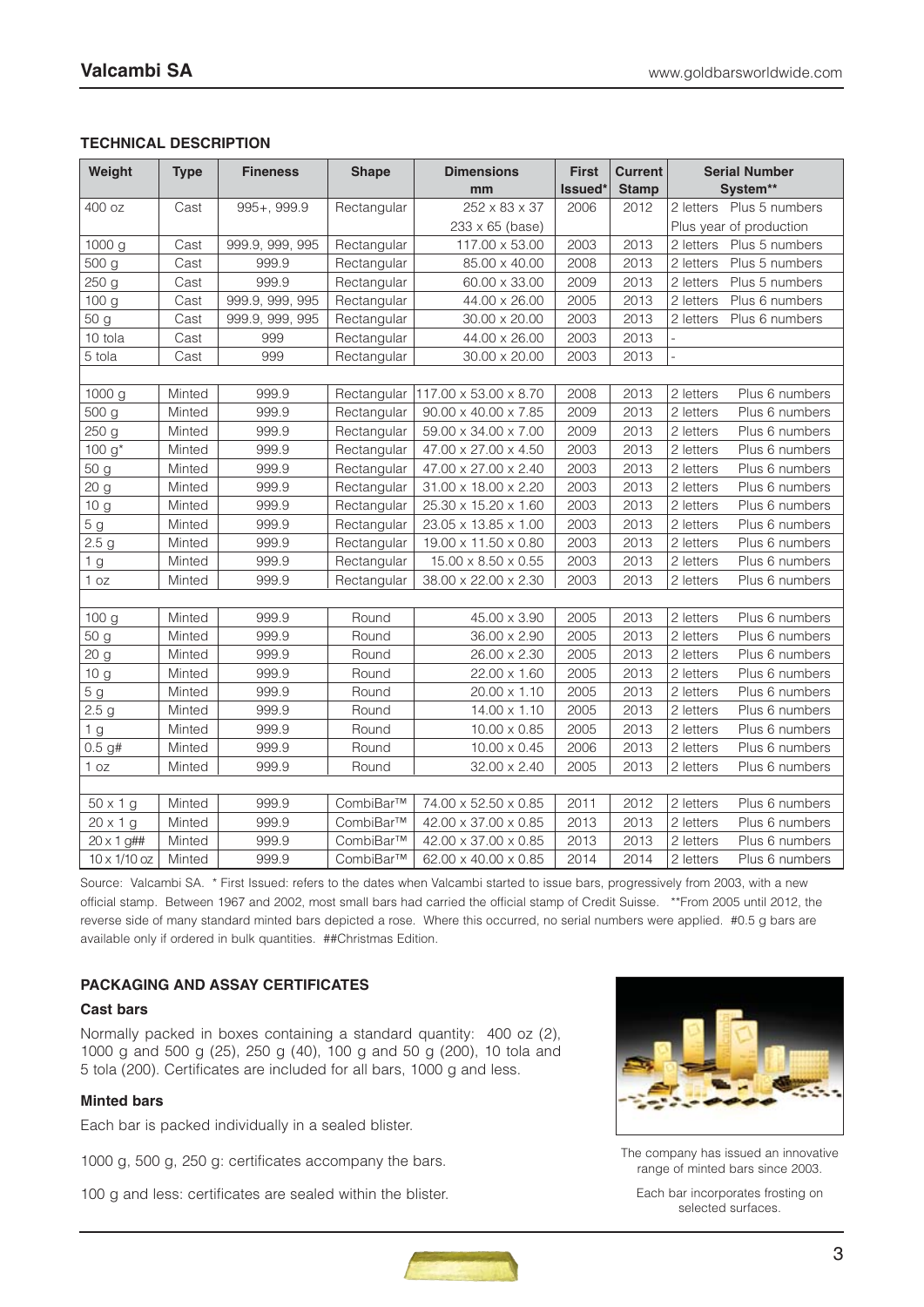## **RECENT HISTORICAL MINTED BARS**

| Weight           | <b>Type</b> | <b>Fineness</b> | <b>Shape</b> | <b>Dimensions</b>                | <b>First</b>  | <b>Serial Number</b>     |                |
|------------------|-------------|-----------------|--------------|----------------------------------|---------------|--------------------------|----------------|
|                  |             |                 |              | mm                               | <b>Issued</b> | System <sup>*</sup>      |                |
| 1 oz             | Minted      | 999.9           | Rectangular  | 41.00 x 24.00 x 2.20             | 2003          | 2 letters                | Plus 6 numbers |
| $\frac{1}{2}$ oz | Minted      | 999.9           | Rectangular  | $31.00 \times 18.00 \times 1.60$ | 2005          | -                        |                |
| 5 tola           | Minted      | 999.9           | Rectangular  | 47.00 x 27.00 x 2.70             | 2005          | -                        |                |
| 4 tola           | Minted      | 999.9           | Rectangular  | 47.00 x 27.00 x 2.20             | 2005          | -                        |                |
| 3 tola           | Minted      | 999.9           | Rectangular  | 41.00 x 24.00 x 2.20             | 2005          | $\overline{\phantom{0}}$ |                |
| 2 tola           | Minted      | 999.9           | Rectangular  | 31.00 x 18.00 x 2.40             | 2005          | ۰                        |                |
| 1 tola           | Minted      | 999.9           | Rectangular  | 25.30 x 15.20 x 1.70             | 2005          | -                        |                |
|                  |             |                 |              |                                  |               |                          |                |
| $\frac{1}{2}$ oz | Minted      | 999.9           | Round        | 25.00 x 2.05                     | 2005          | -                        |                |
| 5 tola           | Minted      | 999.9           | Round        | 38.61 x 2.95                     | 2005          | -                        |                |
| 4 tola           | Minted      | 999.9           | Round        | $35.00 \times 2.90$              | 2005          | $\overline{\phantom{0}}$ |                |
| 3 tola           | Minted      | 999.9           | Round        | $32.00 \times 2.65$              | 2005          | -                        |                |
| 2 tola           | Minted      | 999.9           | Round        | 28.00 x 2.35                     | 2005          | -                        |                |
| 1 tola           | Minted      | 999.9           | Round        | 23.00 x 1.80                     | 2005          | $\overline{\phantom{0}}$ |                |

Minted bar weights recently removed from the list of standard bars.

Source: Valcambi SA. \*From 2005 until 2012, the reverse side of many standard minted bars depicted a rose. Where this occurred, there are no serial numbers.

An extensive range of minted oval bars (with holes for pendant hooks) was also issued in gram, ounce and tola weights over the period, 2005 – 2007.

#### **HISTORY OF GOLD BAR MANUFACTURE**

Valcambi SA manufactured its first London Good Delivery 400 oz bar in 1967, when it became a subsidiary company of Credit Suisse in that year.

Between 1967 and 2003, Valcambi manufactured an extensive range of small cast and minted bars in grams, ounces, tolas and taels that were issued under the name of Credit Suisse. This included the first 1000 g bar to be minted by an accredited refiner.

Over this period, although a range of bars was issued under the name of Valcambi, relatively few small bars were manufactured, mainly for the Italian market and not distributed to the rest of the world.

In 2003, when Valcambi was acquired by European Gold Refineries Holding SA, a new official stamp was applied progressively to cast and minted bars.

In recent years, additional small cast bar weights with the official stamp of Valcambi have been launched: 50 g (2003), 100 g (2005), 500 g (2008) and 250 g (2009).

In 2003, 8 rectangular minted bars were issued. In grams: 100 g, 50 g, 20 g, 10 g, 5 g, 2.5 g, 1 g. In ounces: 1 oz.

In 2005, 7 more rectangular minted bars were issued. In ounces: ½ oz, and 1 oz (2 versions with different dimensions). In tolas: 1,2,3,4 and 5 tola.

In the same year, an extensive range of 14 round minted bars were issued:  $1 - 100$  g,  $\frac{1}{2} - 1$  oz,  $1 - 5$  tola, followed by a round 0.5 g in 2006.





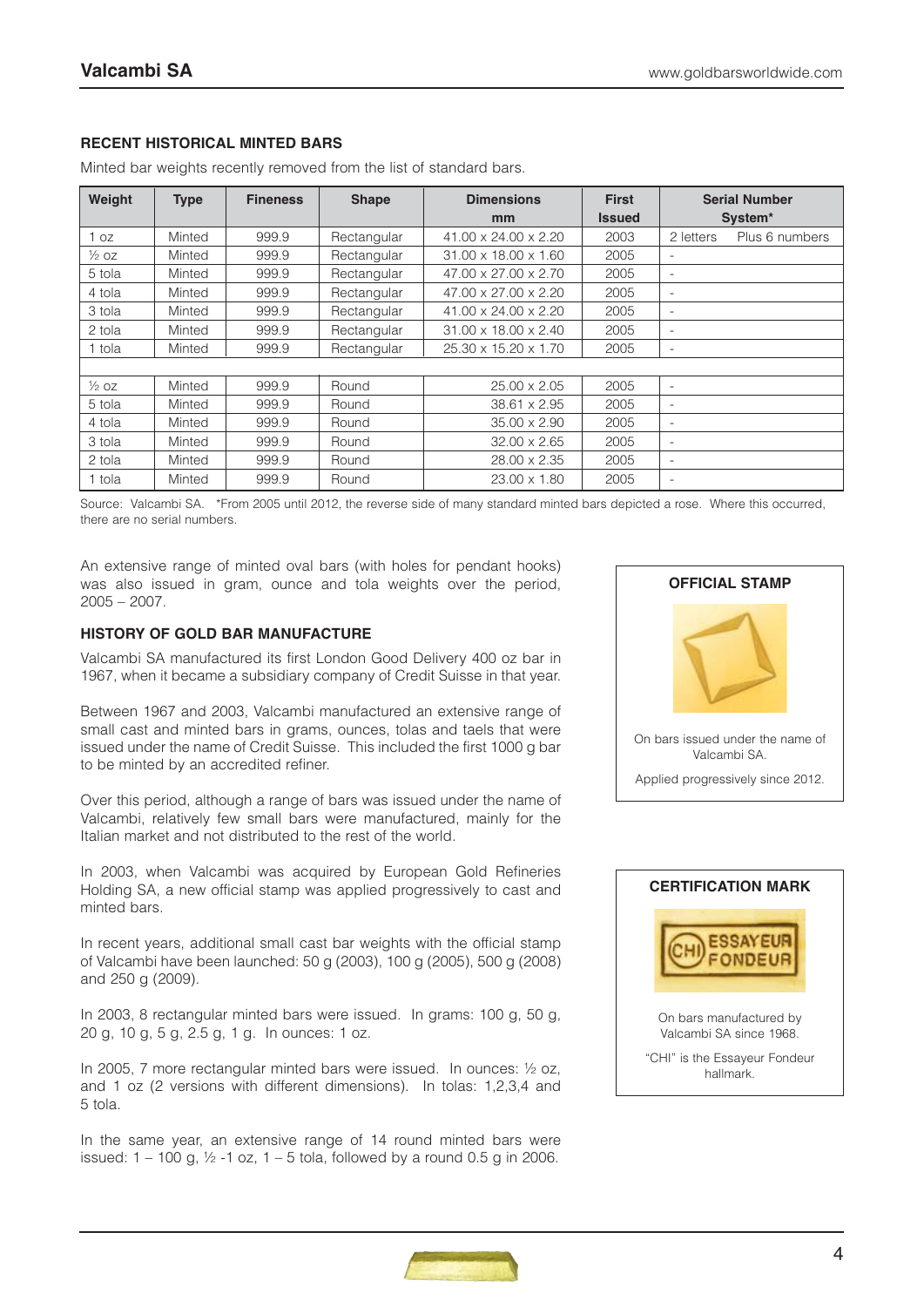In 2007, a standard range of 14 oval minted bars, incorporating a hole, was issued. In grams:  $1 g - 100 g$ . In ounces:  $\frac{1}{2} - 1$  oz. In tolas:  $1 - 5$ tola. In the same year, a similar range of 14 oval pendant bars, incorporating a hook, was also issued. Both ranges were removed from the company's list of standard bars in 2012.

In 2008, a new minted kilobar was issued, followed by 500 g and 250 g minted bars in 2009.

In the same year, "Green Gold" bars were introduced to enable the company's wholesale customers to trace the origin of the gold content of each bar.

In 2011, the company issued an innovative minted gold investment bar, which comprises 50 detachable 1 g bars. Known as the CombiBar™, it is designed to facilitate the gifting of small amounts of gold. The range was expanded in 2013 (20 x 1 g) and in 2014 (10 x 1/10 oz).

In 2013, the new Valcambi official stamp (first applied to the CombiBar™ in 2012) is being progressively applied to the full range of the company's cast and minted bars.

Valcambi was the first, among accredited refiners, to apply frosting to standard minted bars, introduced on rectangular minted bars in 2003, and on round minted bars in 2005.

## **TRADE COMMUNICATION**

Enquiries by industrial customers, and dealers for large quantities of bars, should be directed to the company's headquarters:

Valcambi SA Via Passeggiata CH – 6828 Balerna **Switzerland** 

**Refining/Green Gold** Tel: +41-91-260 0561

**Cast Products/Grain** Tel: +41-91-260 0562

**Minted/Coins & Medals** Tel: +41-91-260 0563

**Semi-Finished Products** Tel: +41-91-260 0564

**General** Tel: +41-91-695 5311 Fax: +41-91-695 5353

Email: info@valcambi.com

Website: www.valcambi.com



"Green Gold" bars are marked with the company's "Green Gold" logo.

The bars, which enable customers to trace the source of the gold content, have been available since 2008.



Valcambi offers gold vaulting and custody services to its clients. Minimum quantity: 100 kg.



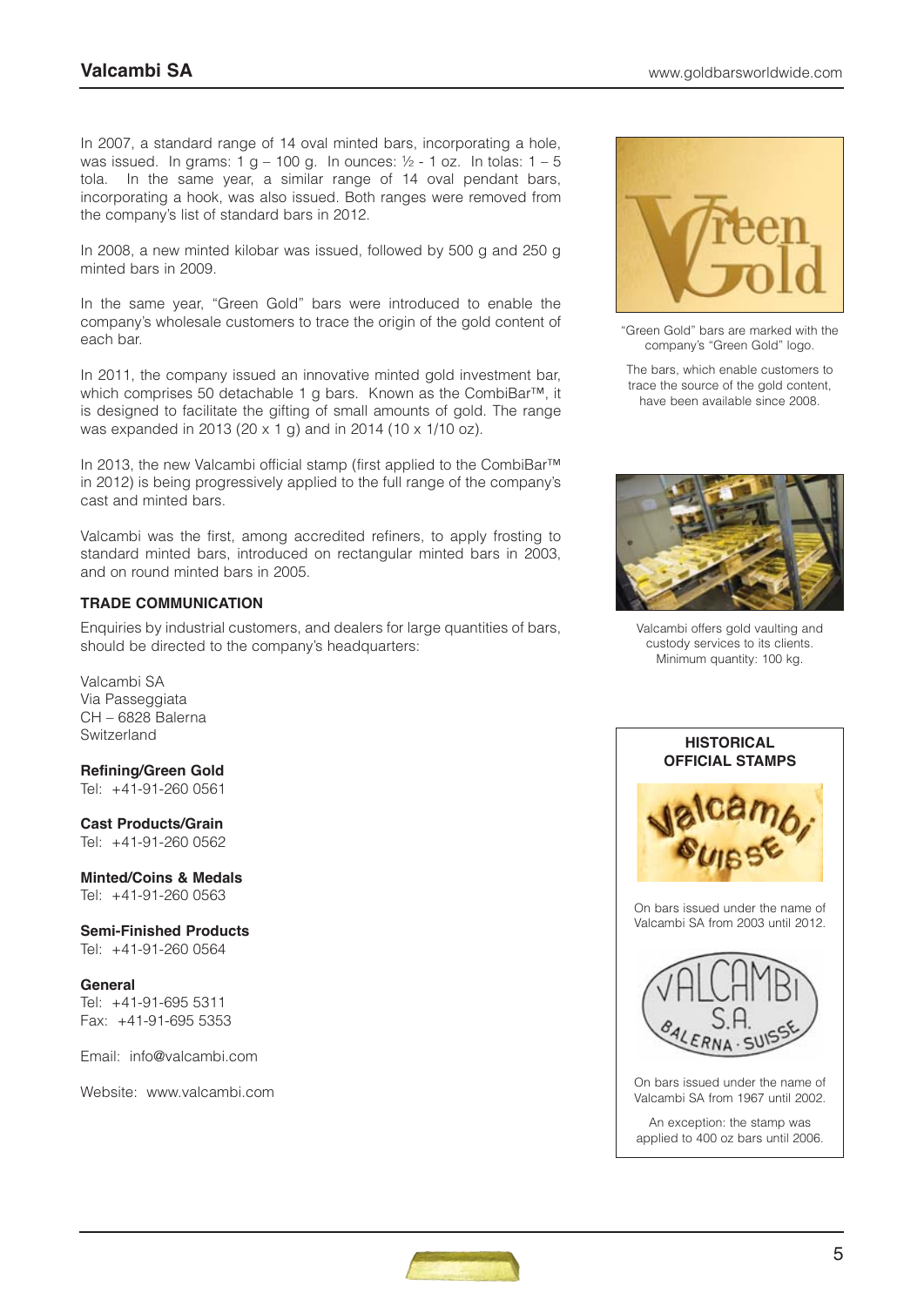## **EXAMPLES OF CAST GOLD BARS**



1000 g 10 tola 250 g 250 g 100 g 100 g 10 tola



London Good Delivery 400 oz bar

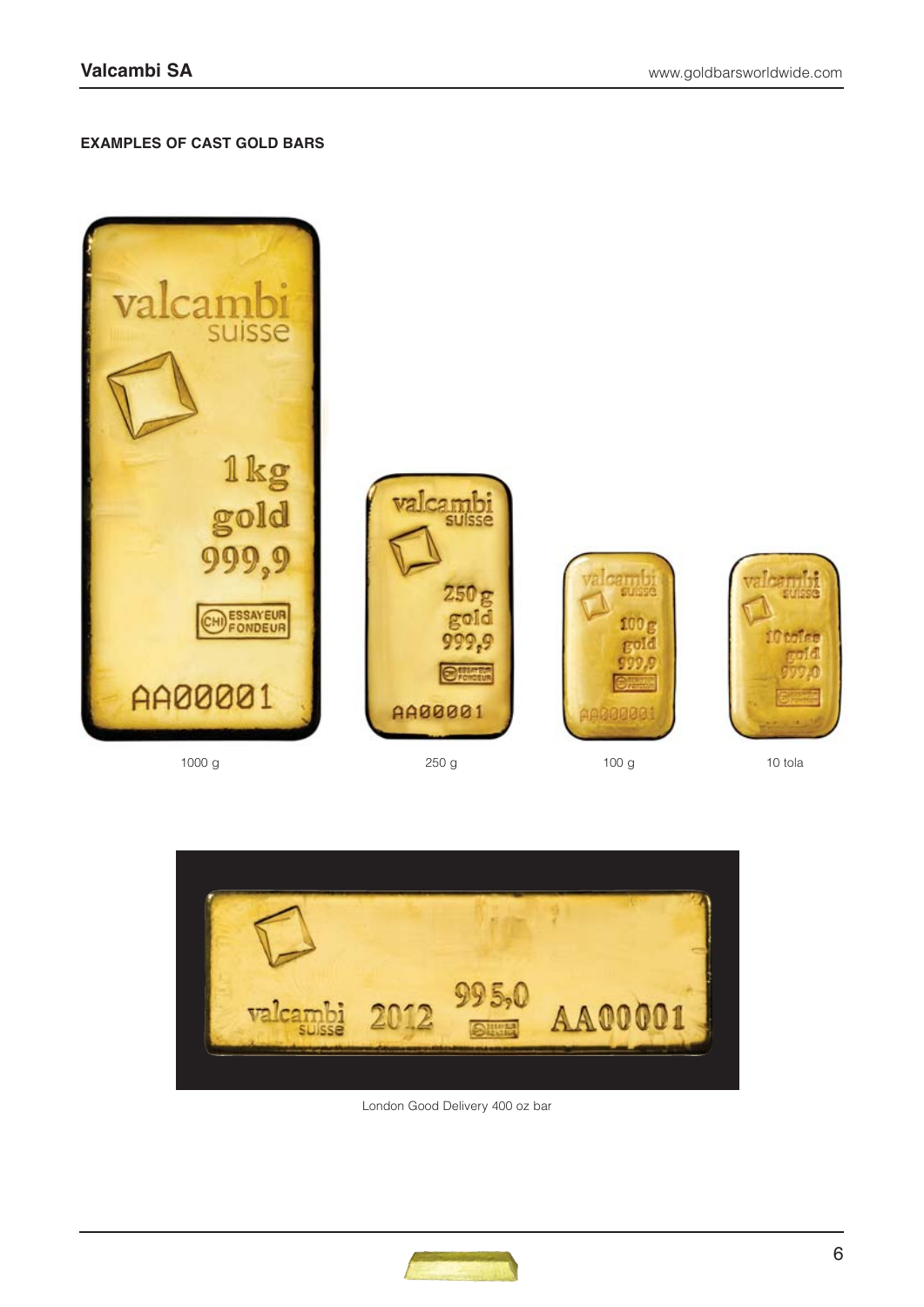## **EXAMPLES OF MINTED GOLD BARS**



1 oz – obverse



1 oz – reverse

Minted bars are packed in a sealed blister that contains a serial numbered certificate.



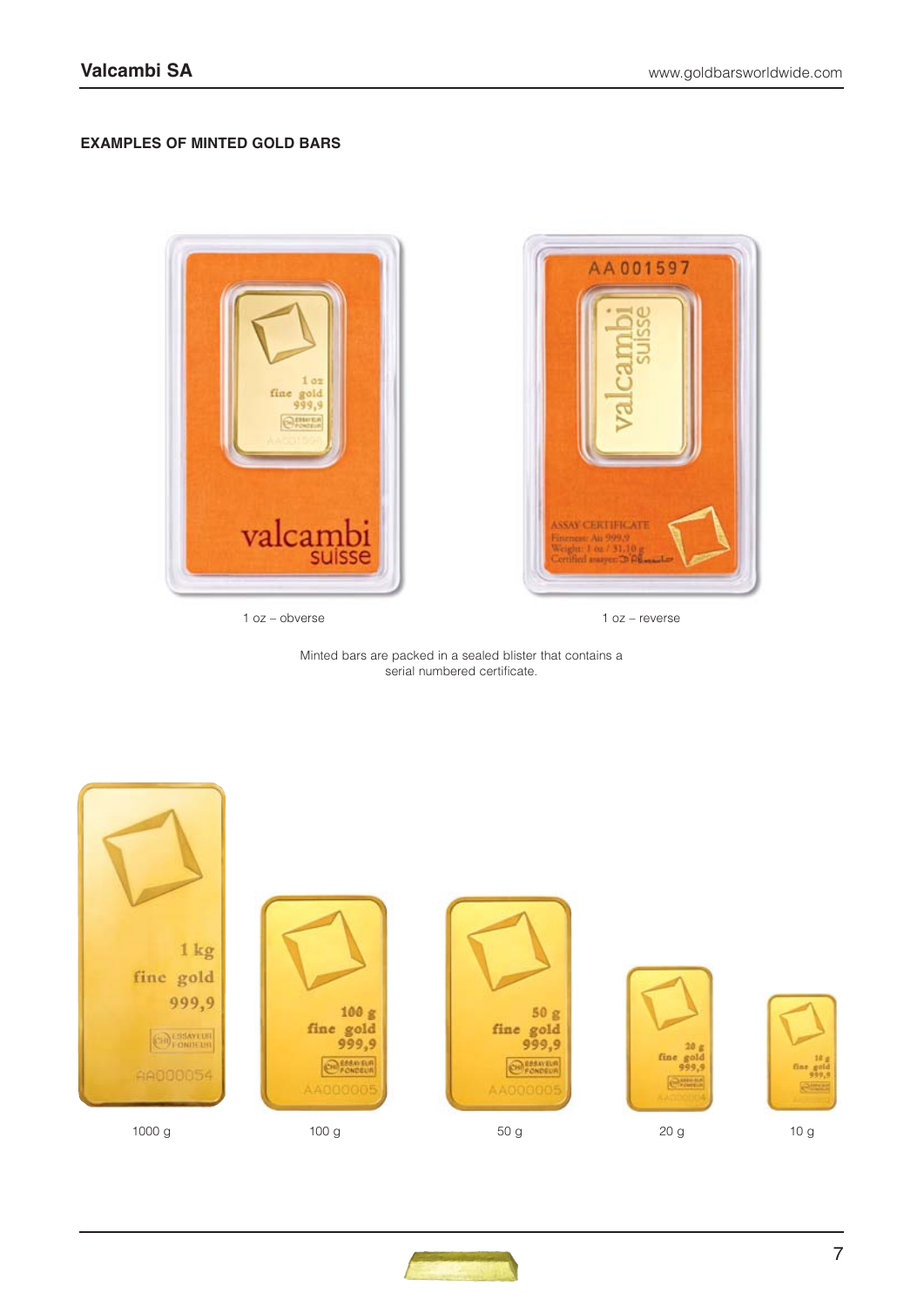## **COMBIBAR™**



The innovative multifunctional CombiBar™, containing 50 x 1 g bars, was launched in 2011.



The owner can hold a CombiBar™ as a 50 g gold investment, or use small units for gifting or spending as "currency".





20 x 1 g CombiBar™ 20 x 1 g CombiBar™ - Christmas Edition

The 20 x 1 g CombiBar™ was launched in 2013.



The multifunctional bar can be broken easily into small units.

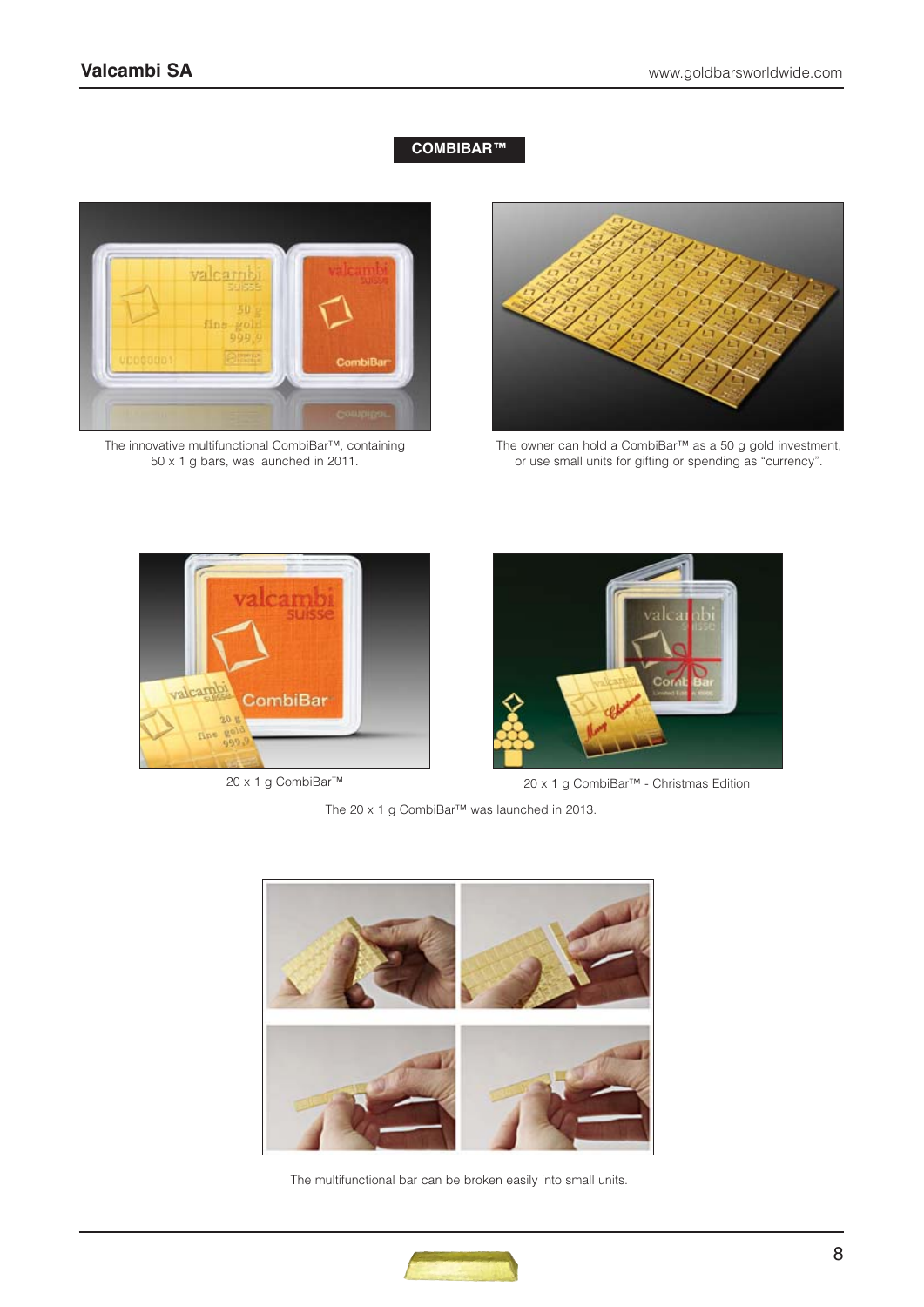## **ROUND BARS**



1 oz – obverse



1 oz – reverse



The new Valcambi logo was applied to minted round bars in 2013.